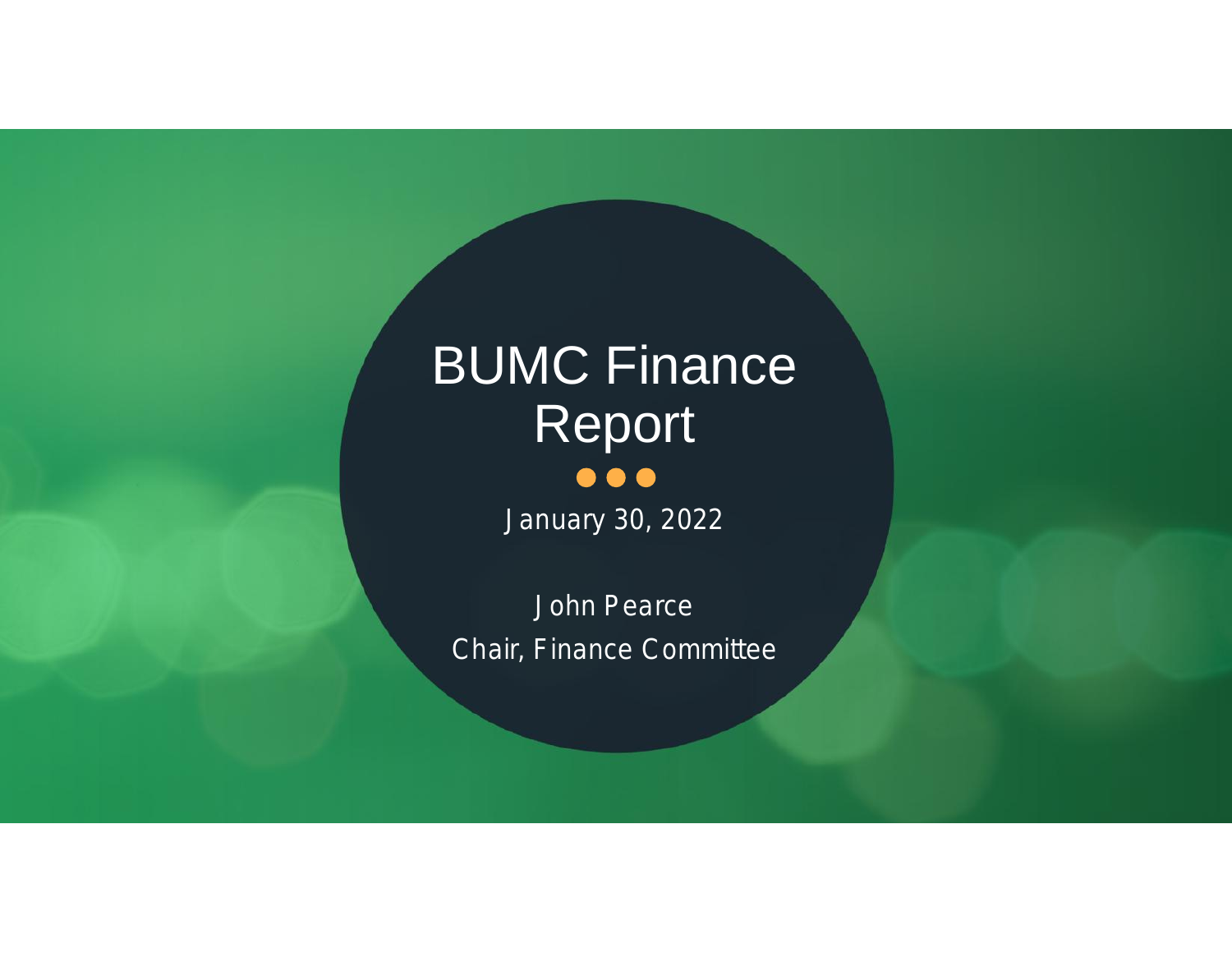## Finance Committee Report

#### **2021 Update**

- **Trust Fund**
- **Capital Fund**
- **Non-budget Fund**
- **Weekday School Fund**
- **Rental Property Fund**
- **Operating Fund**

#### **2022 Plan**

- **Pledge Campaign**
- **2022 Concerns**
- **2022 Finance "To Do's"**
- **2022 Budgets**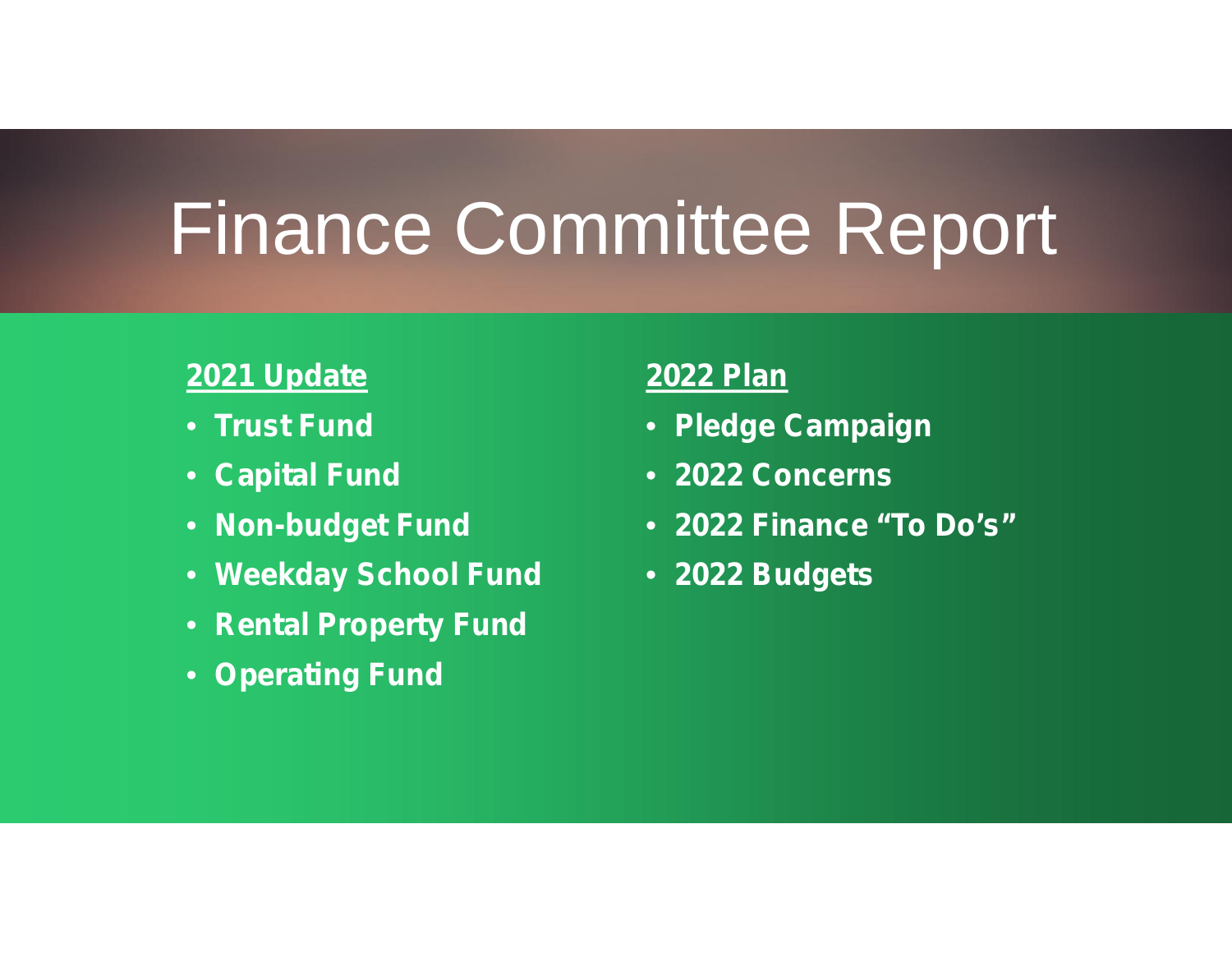#### 2021 BUMC Funds

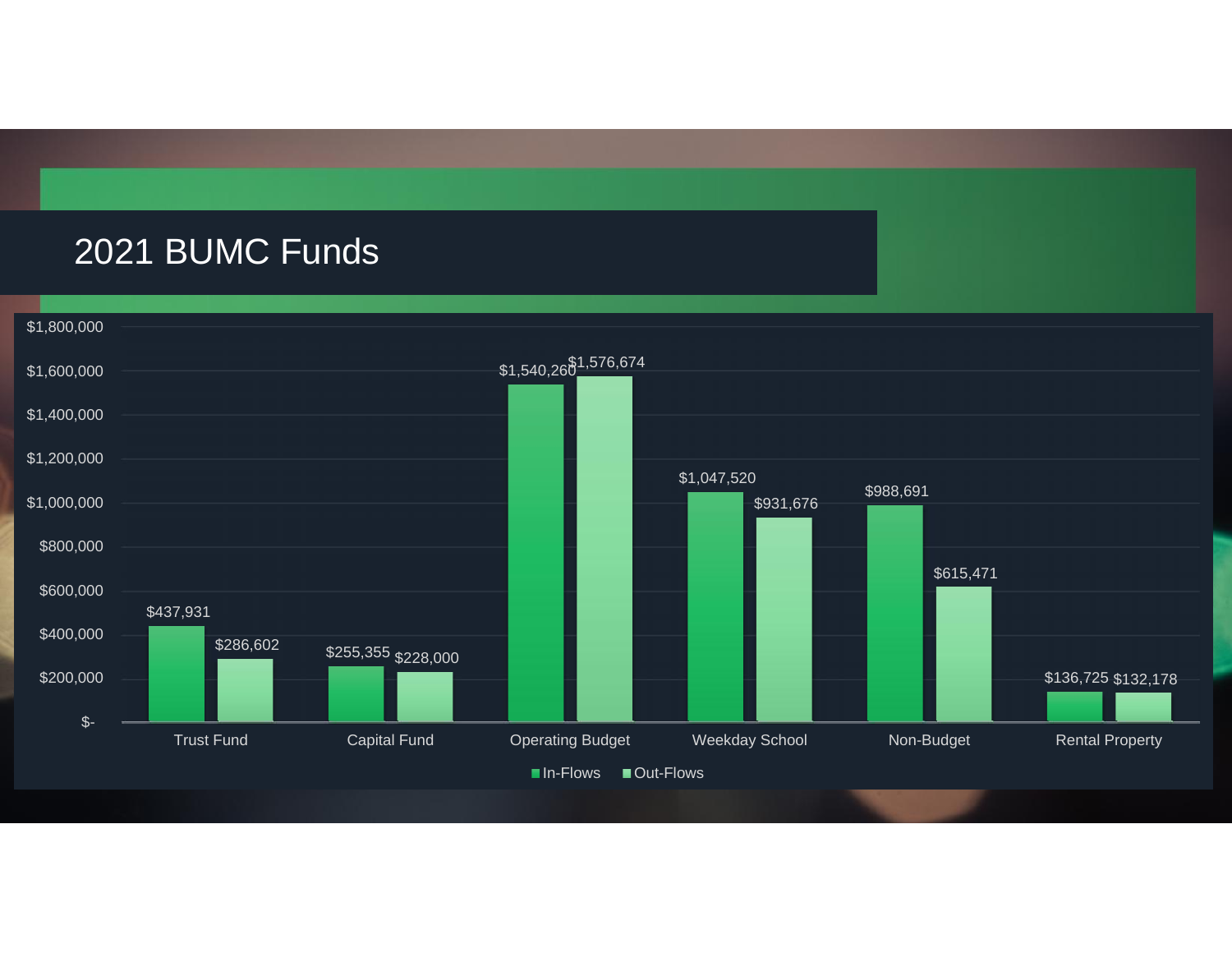### **2021 Trust Fund**

| <b>1/1/20 Balance</b>     | \$3,054,069 |  |
|---------------------------|-------------|--|
| <b>Gifts</b>              | \$76,800    |  |
| <b>Debt Service</b>       | (\$120,000) |  |
| <b>Grant Payments</b>     | (\$166,602) |  |
| <b>Earnings</b>           | \$360,077   |  |
| <b>12/31/2021 Balance</b> | \$3,204,344 |  |
|                           |             |  |
| Earned/Lost               | 12.66%      |  |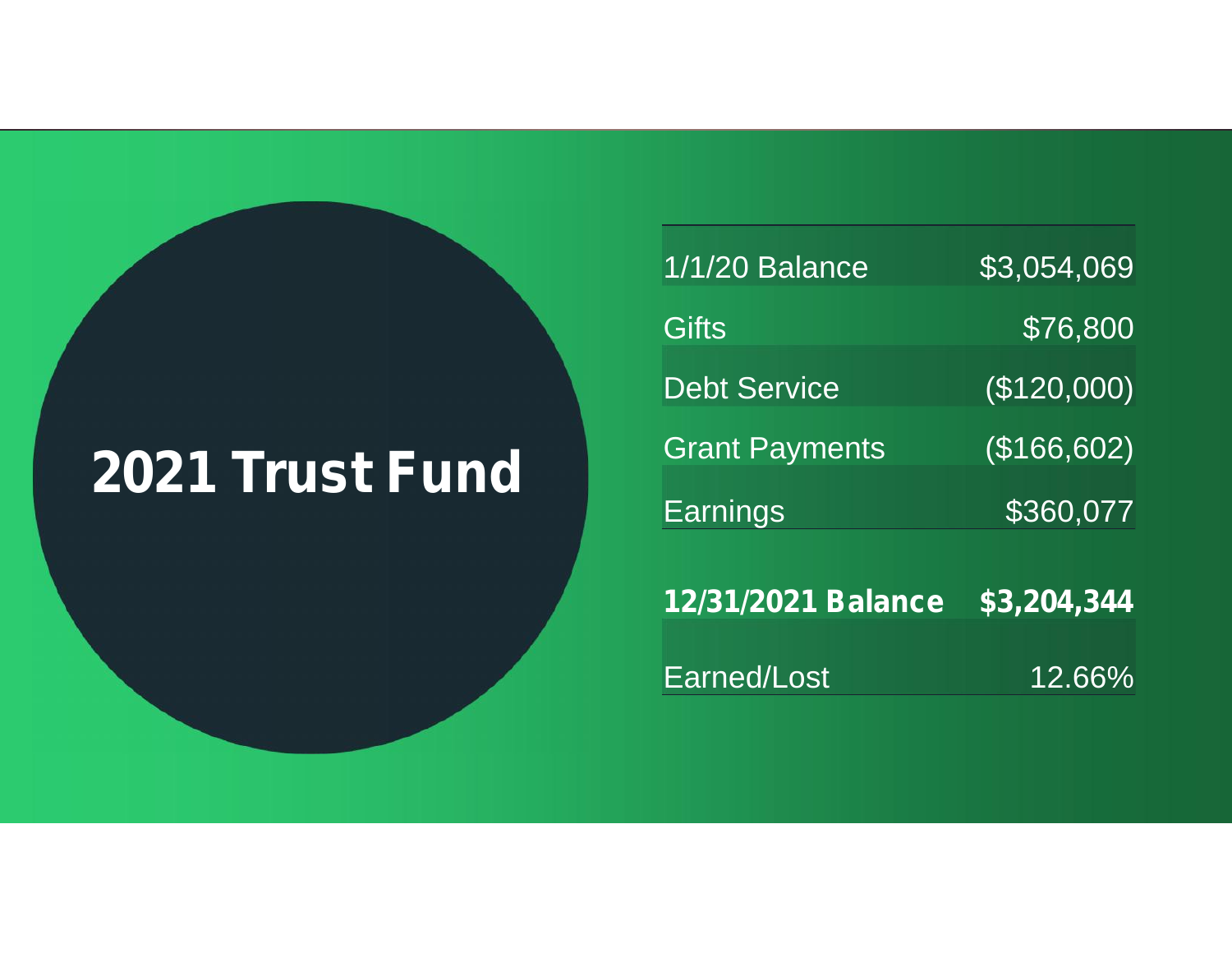### **2021 Trust Fund Grants**

No New Grants Awarded in 2021 outside of Debt Reduction

Approved but funds not spent yet:

- WDS Boiler (outstanding expenses)
- Network and Access Control Upgrades (outstanding expenses)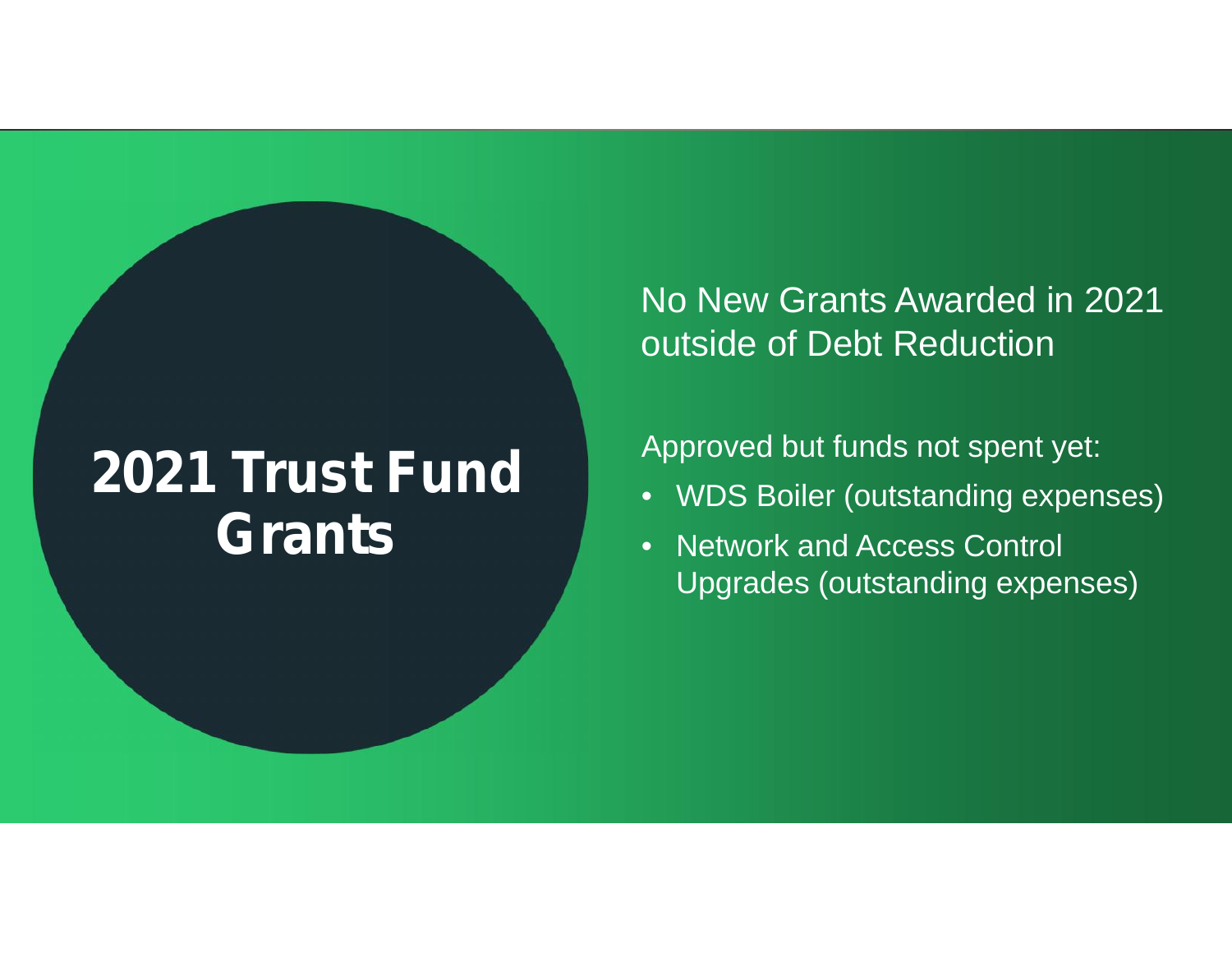### 2021 Capital Fund Highlights

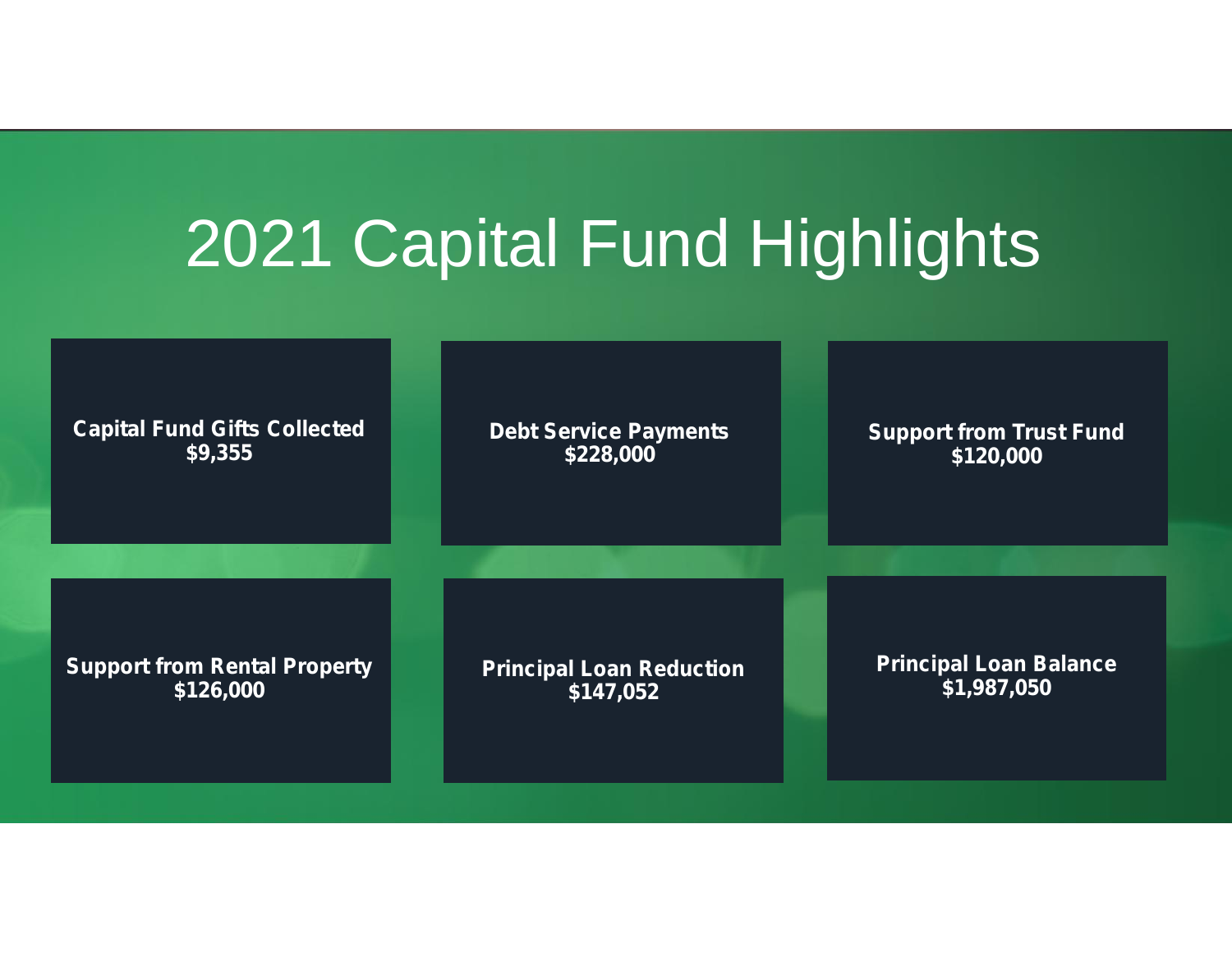# **WILSON**<br>Bank (5 Trust



#### \$2,545,136 refinanced in 2017



Loan Summary<br>
2.95% 5-year fixed rate will<br>
2022 expire in December of 2022



20-year amortization



Current balance: \$1,987,050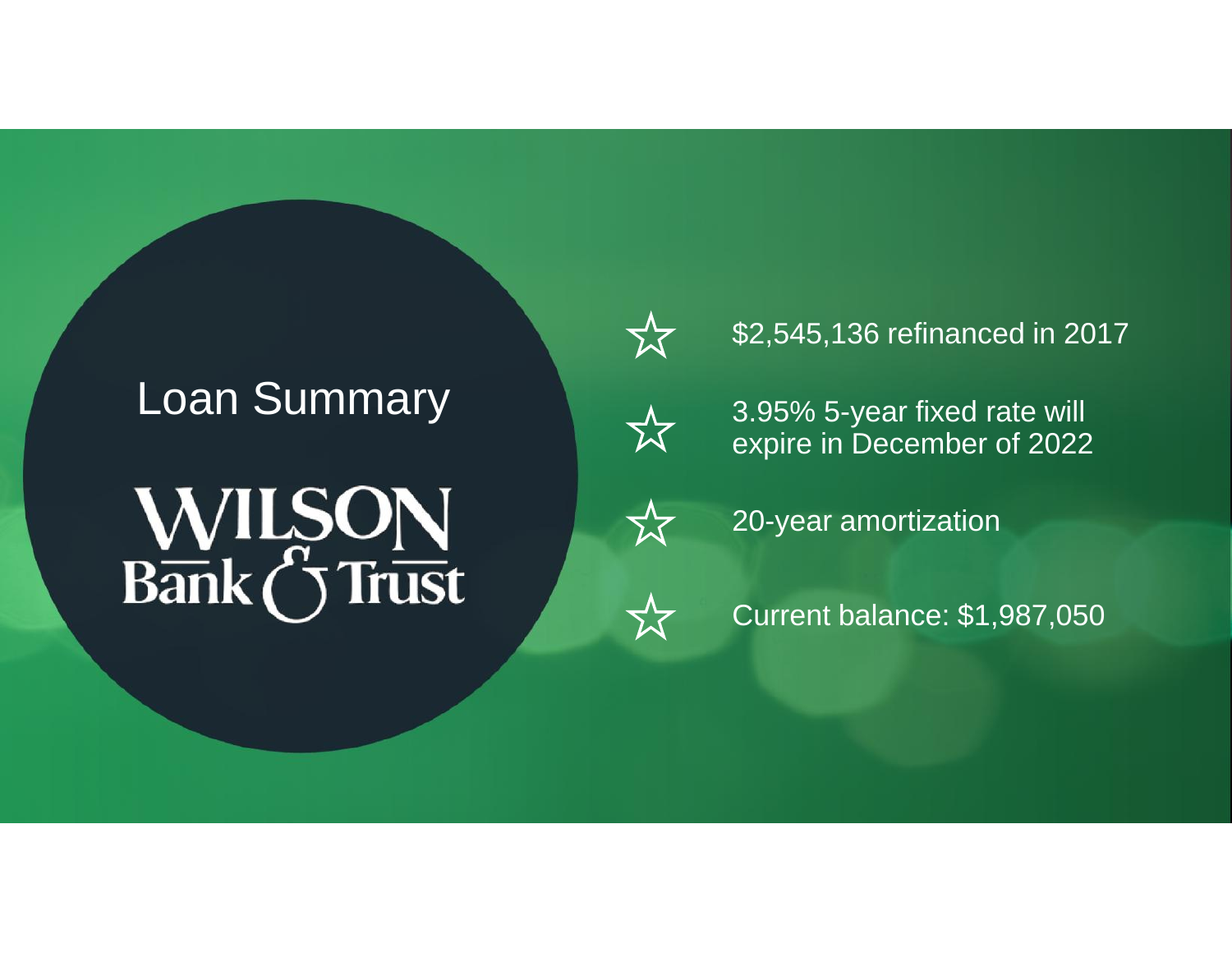### **2021 Non-Budget** s168 **Giving**

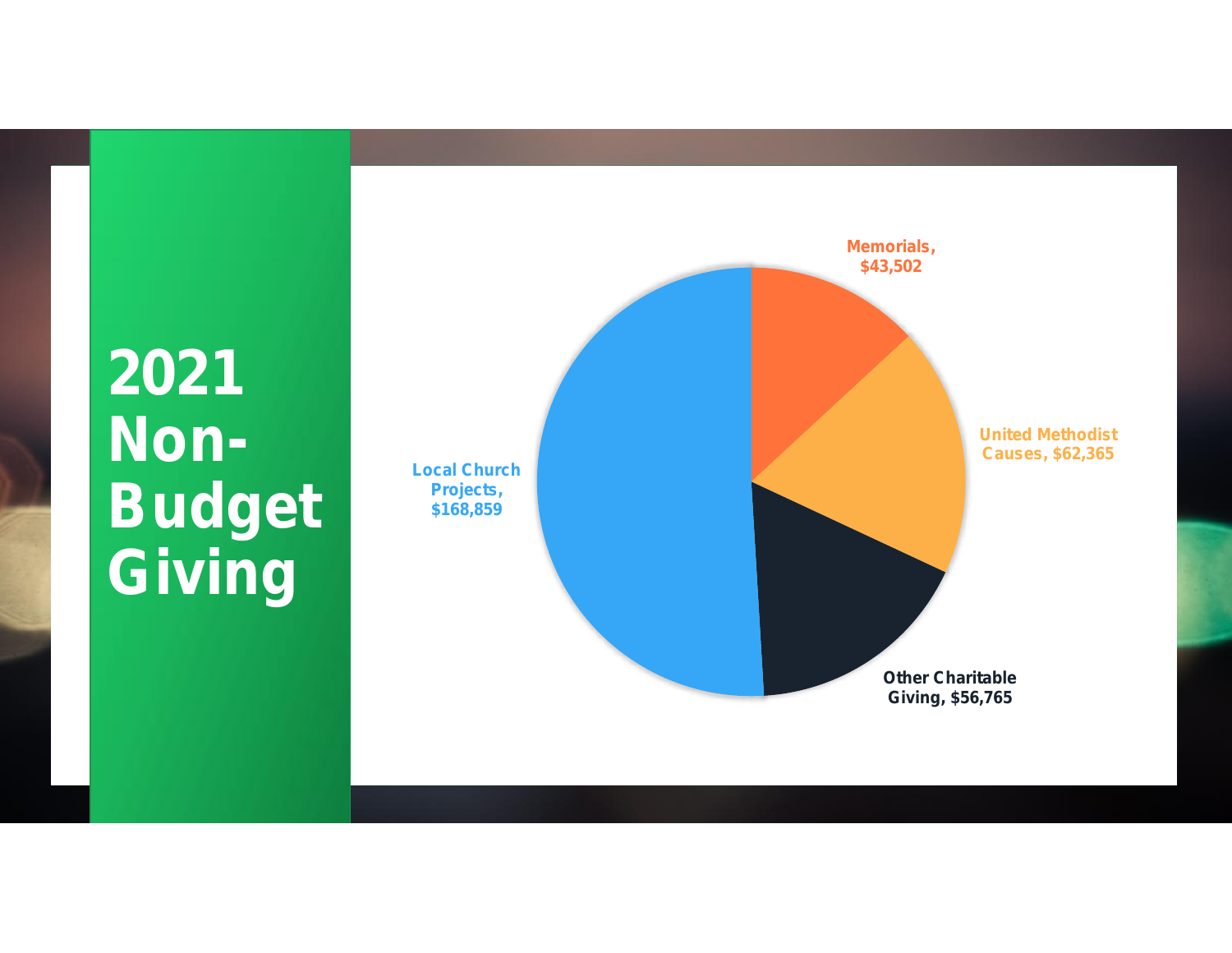# Christmas Miracle Offering TEEAN



# **Goal: \$20,000 Actual: \$21,735**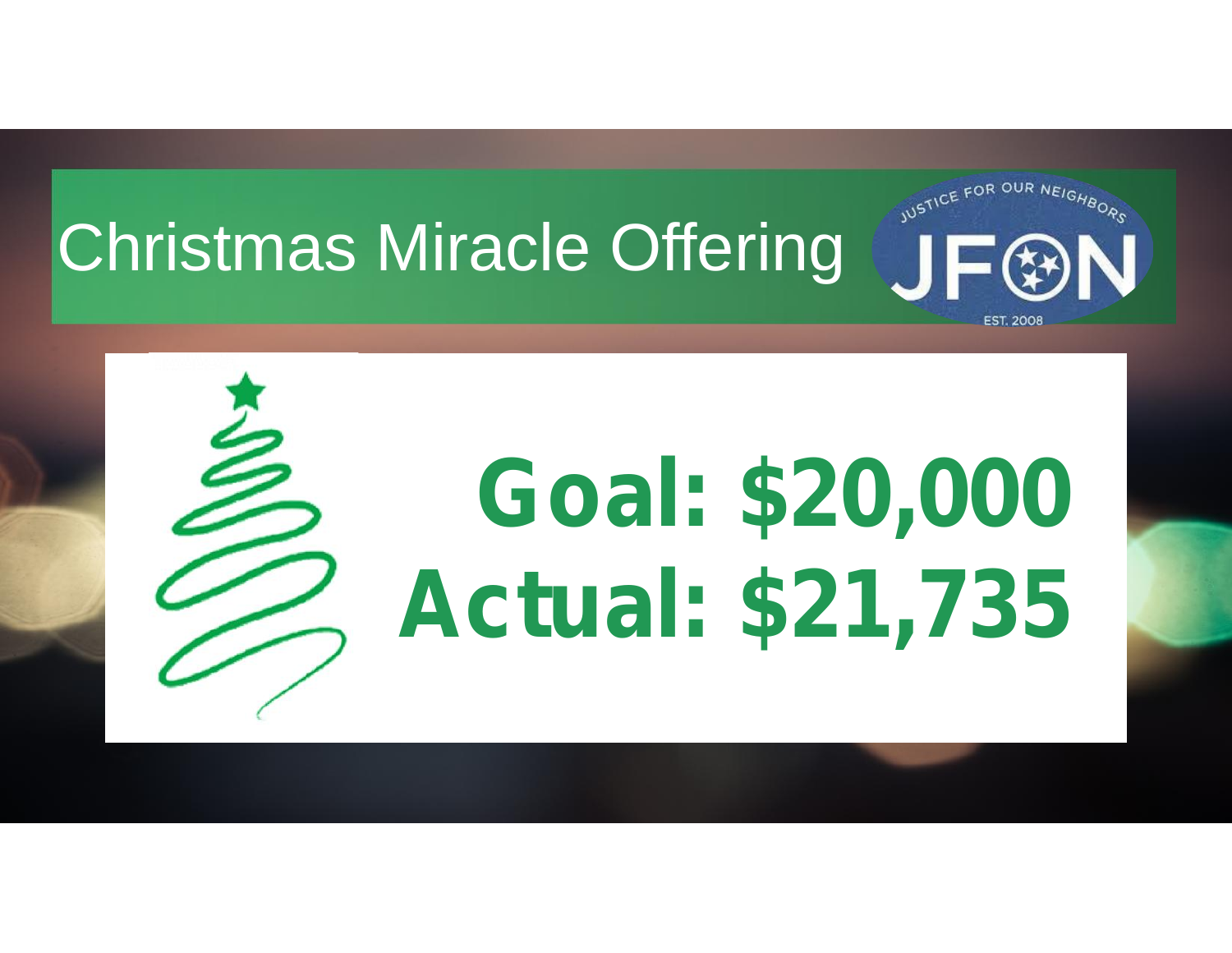### Benevolence

| ◤. |
|----|

| 12/31/20 Balance     | \$1,517      |  |
|----------------------|--------------|--|
| <b>Disbursements</b> | $($ \$2,842) |  |
| <b>Receipts</b>      | \$4,190      |  |
| 1/1/21 Balance       | \$169        |  |
|                      |              |  |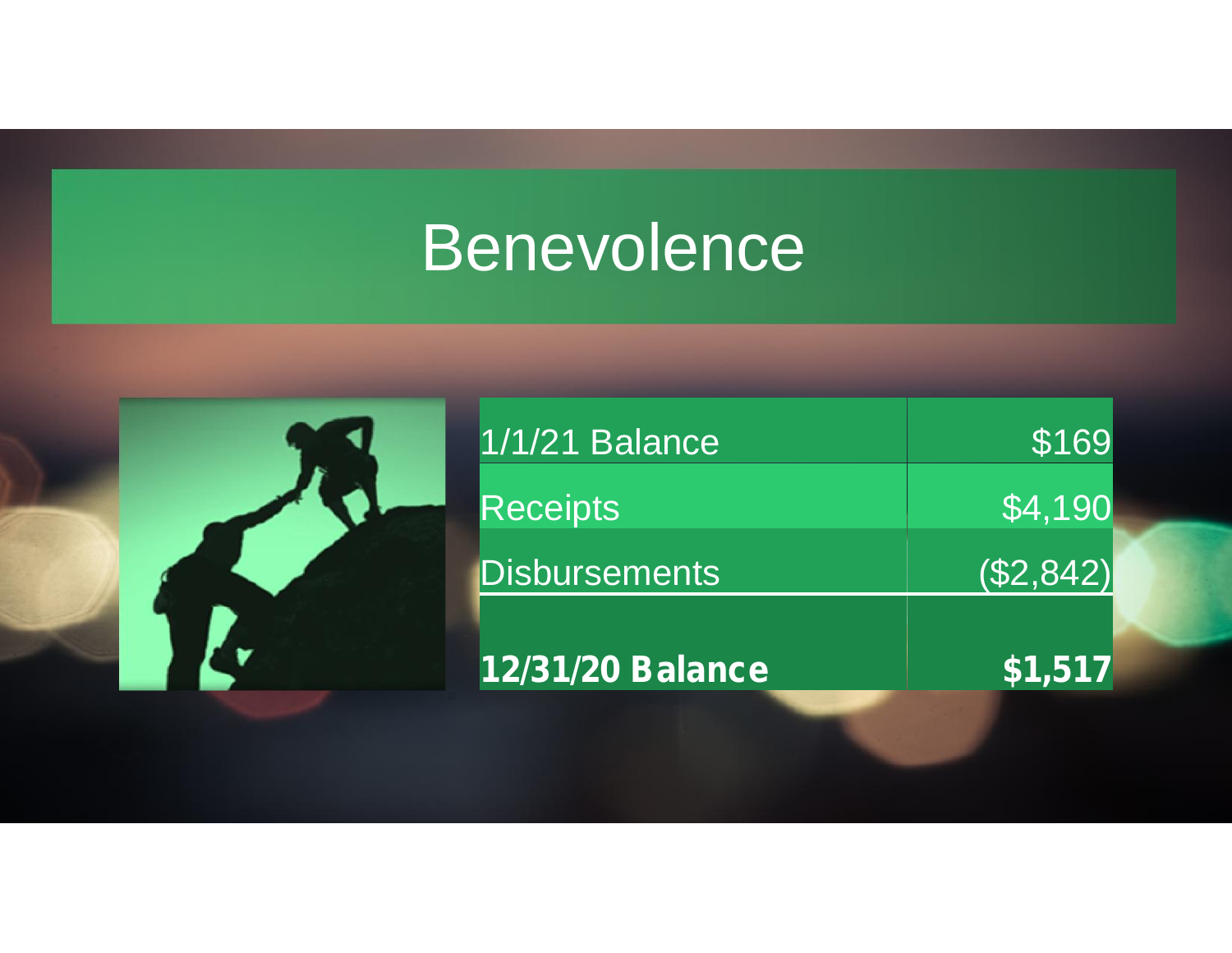| <b>Tuition and Fees</b>   | \$1,004,347             |                   |
|---------------------------|-------------------------|-------------------|
| Grants                    | \$42,778                |                   |
| <b>Donations</b>          | \$395                   |                   |
| <b>TOTAL INCOME</b>       |                         | \$1,047,520       |
| Salaries, taxes, benefits | \$790,141               |                   |
| <b>Other Costs</b>        | $\overline{\$}$ 141,535 |                   |
| <b>TOTAL EXPENSES</b>     |                         | \$931,676         |
| <b>Operating Gain</b>     |                         | $\sqrt{$115,844}$ |
|                           |                         |                   |

# **PIP Belmont Weekday School**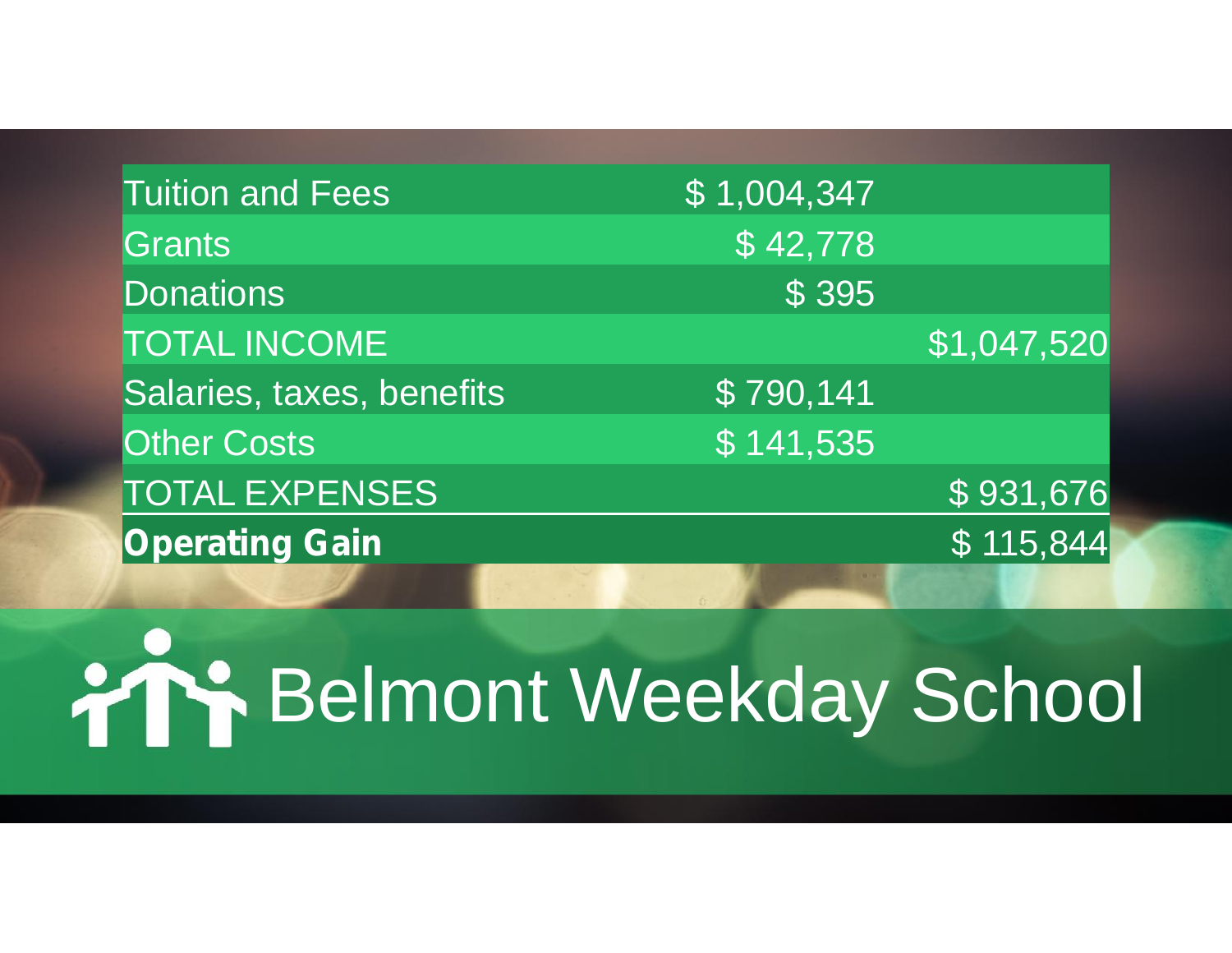# **2021 Rental Property Results**

| <b>Rental Income</b>      | \$136,725 |                 |
|---------------------------|-----------|-----------------|
| Other Income              | \$0       |                 |
| <b>TOTAL INCOME</b>       |           | \$136,725       |
| <b>Property Taxes</b>     | \$6,178   |                 |
| <b>Surplus to Capital</b> | \$126,000 |                 |
| <b>TOTAL EXPENSES</b>     |           | \$132,178       |
| <b>Surplus for 2021</b>   |           | $\sqrt{54,548}$ |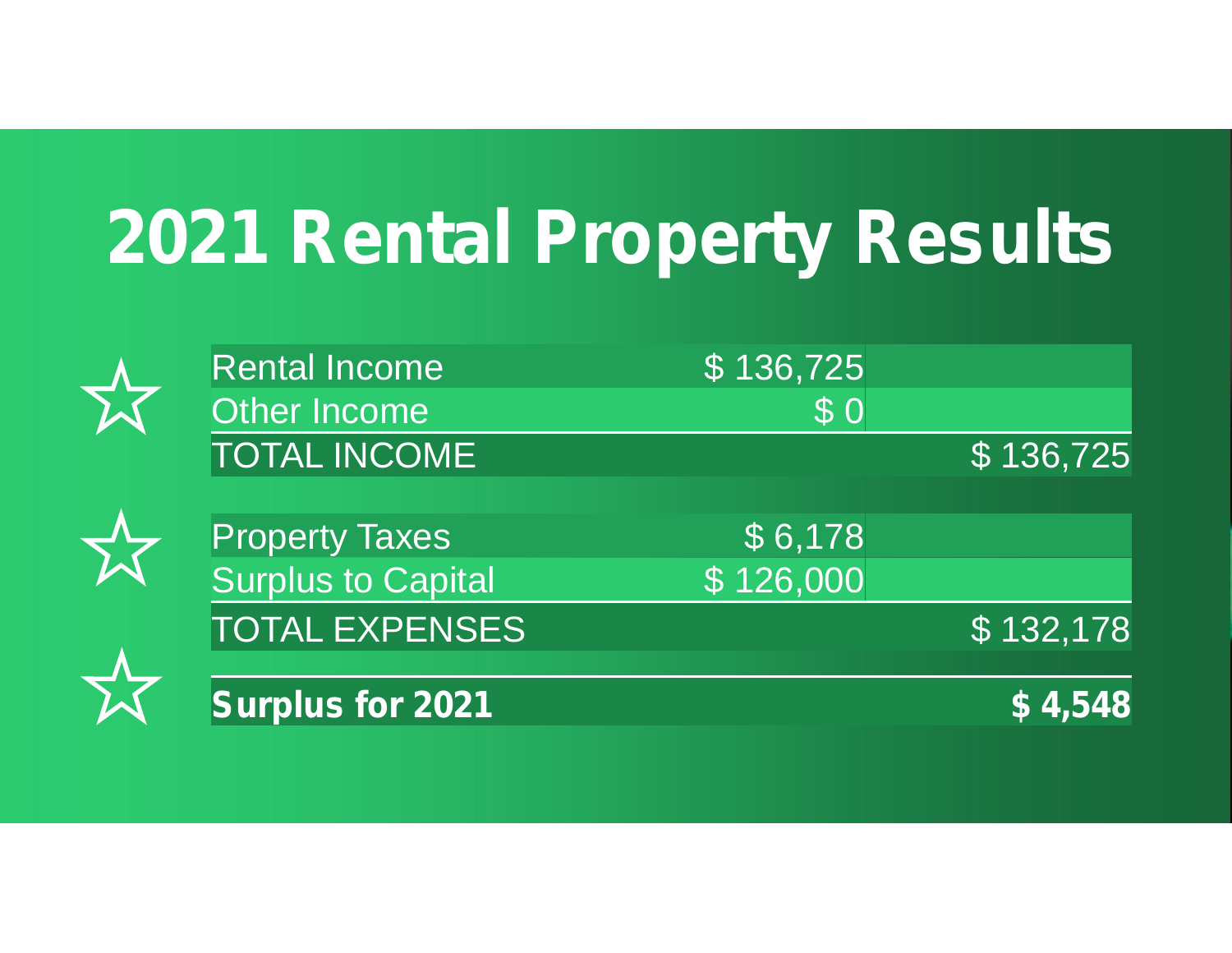## 2021 Operating Budget Income

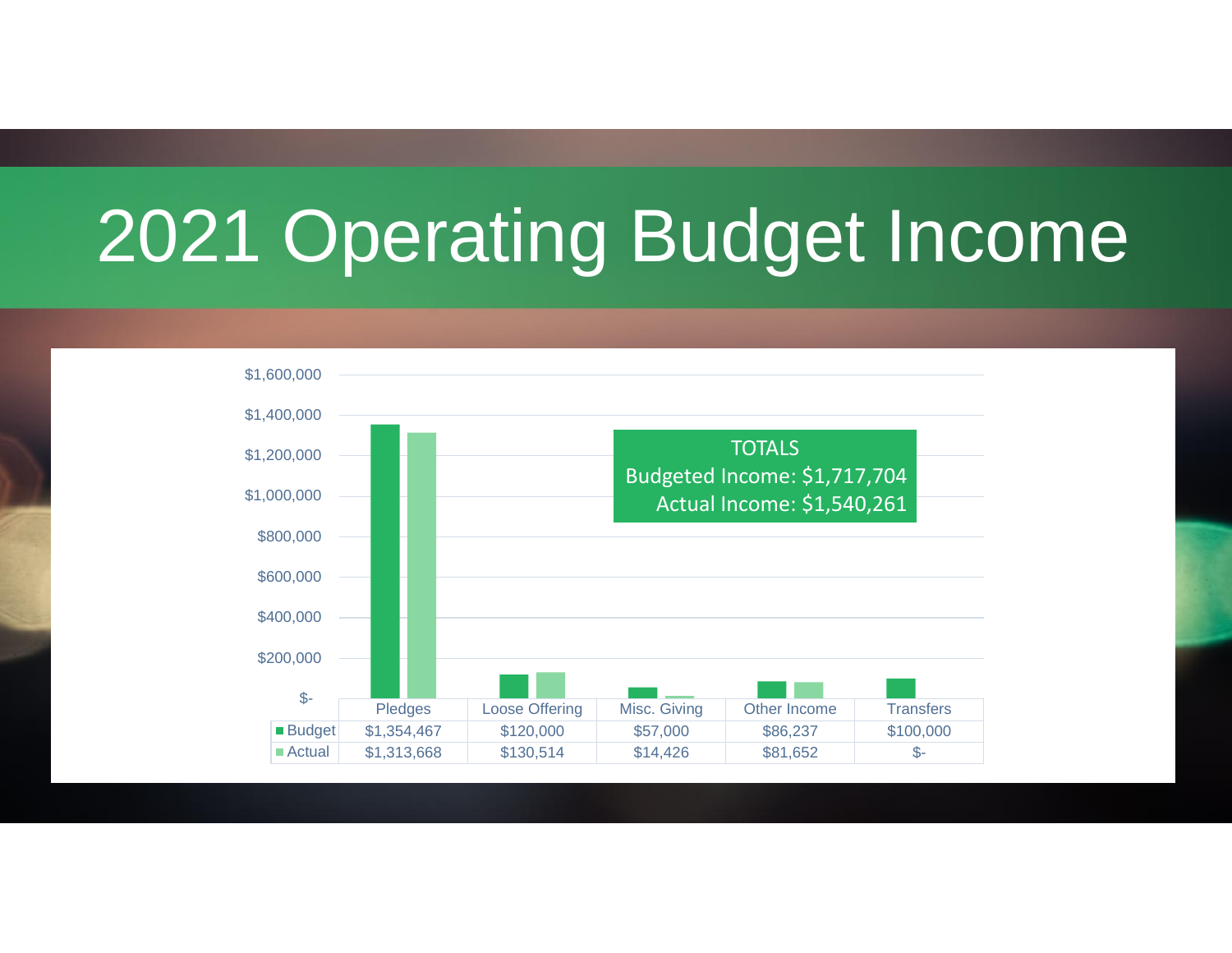# 2021 Operating Budget Expenses

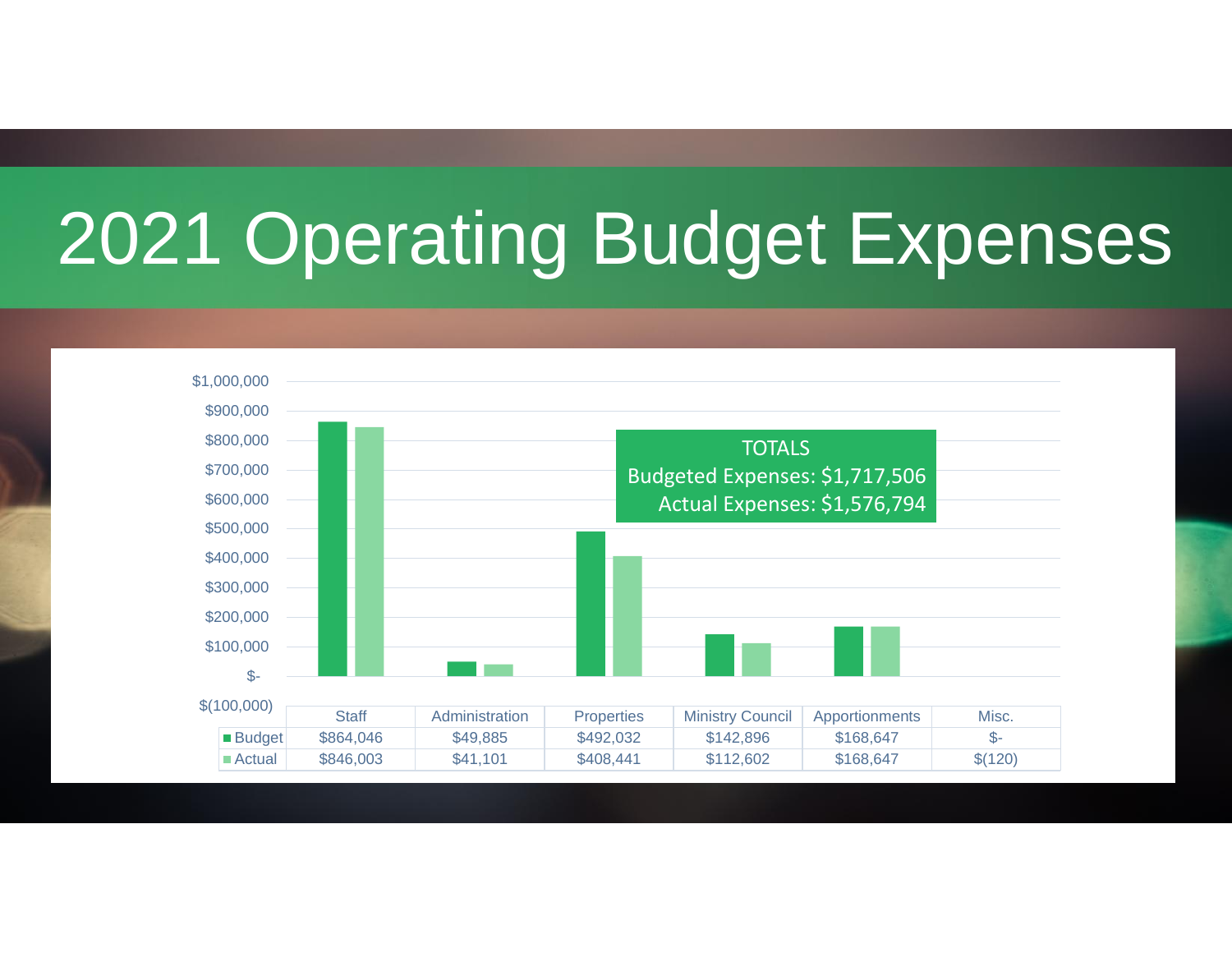# Apportionment History

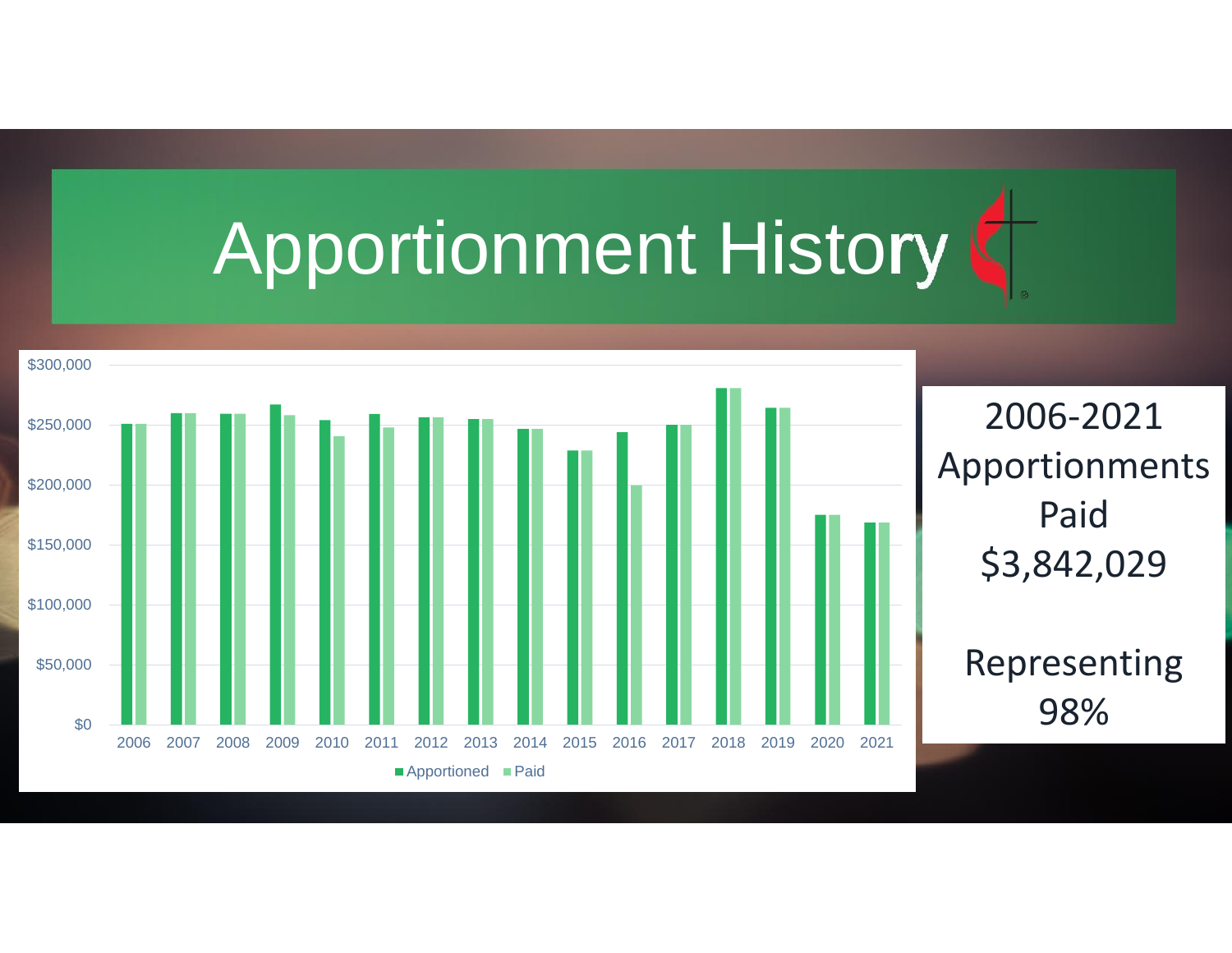### **Budget** Summary No.

#### $\bullet\bullet\bullet$

*Revenue exceeded Expenses*

*\$79,430*

*including Operating Deficit of (\$36,414) and WDS Surplus of \$115,844*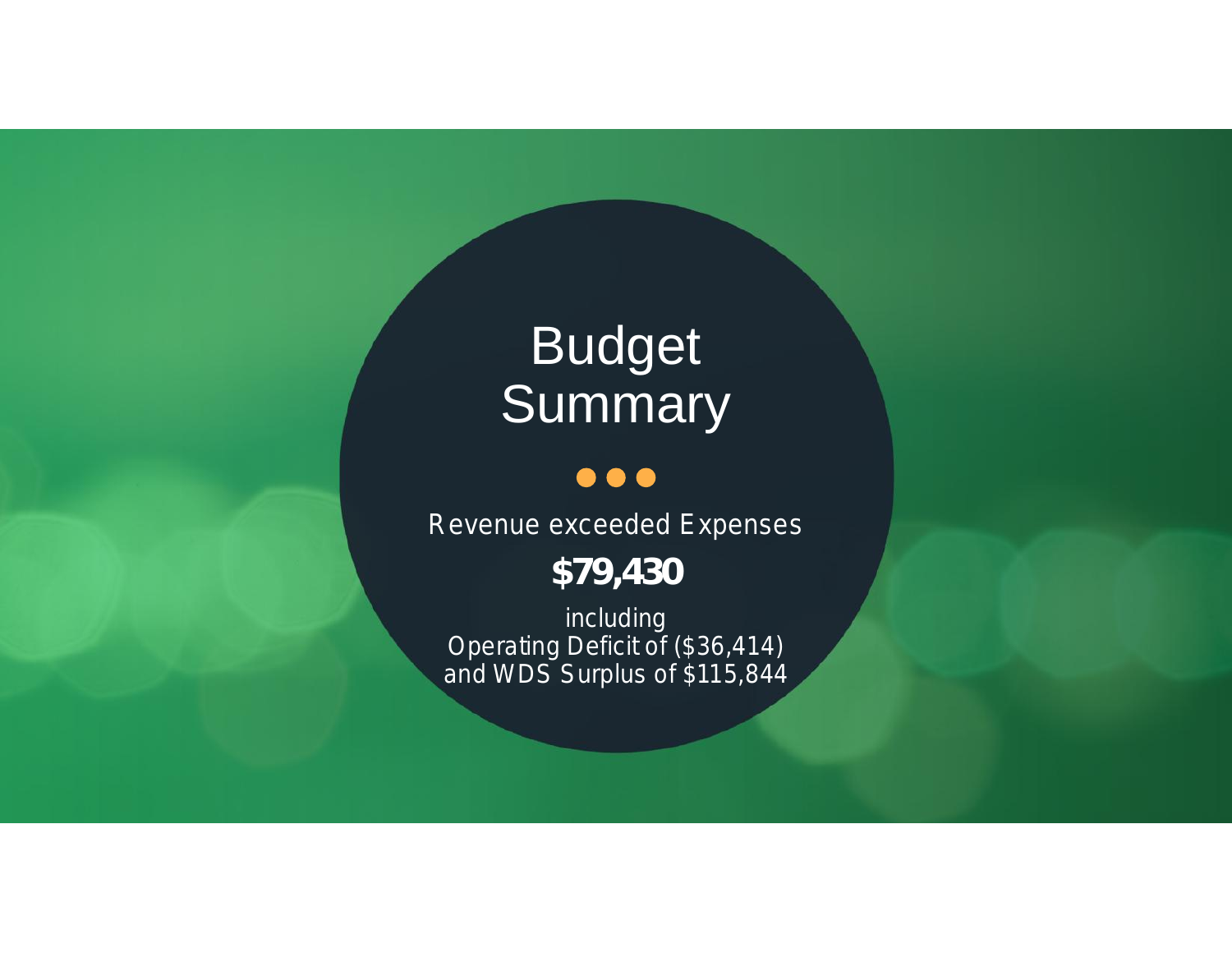# 2022 Operating Campaign

| 256 Pledges     | \$1,308,038 |                 |            |
|-----------------|-------------|-----------------|------------|
| 18 Decreases    | \$ (41,571) | <b>Variance</b> |            |
| 19 New Pledges  | \$24,960    | 2022 vs. 2021   | \$3,456    |
| 134 Increases   | \$93,708    | 2021 vs. 2020   | (\$29,469) |
| 15 Lost Pledges | \$ (53,902) | 2020 vs. 2019   | \$15,611   |
| 85 Same as 2021 | \$0         | 2019 vs. 2018   | \$13,467   |
| 29 No Response  | \$ (19,739) | 2018 vs. 2017   | \$35,399   |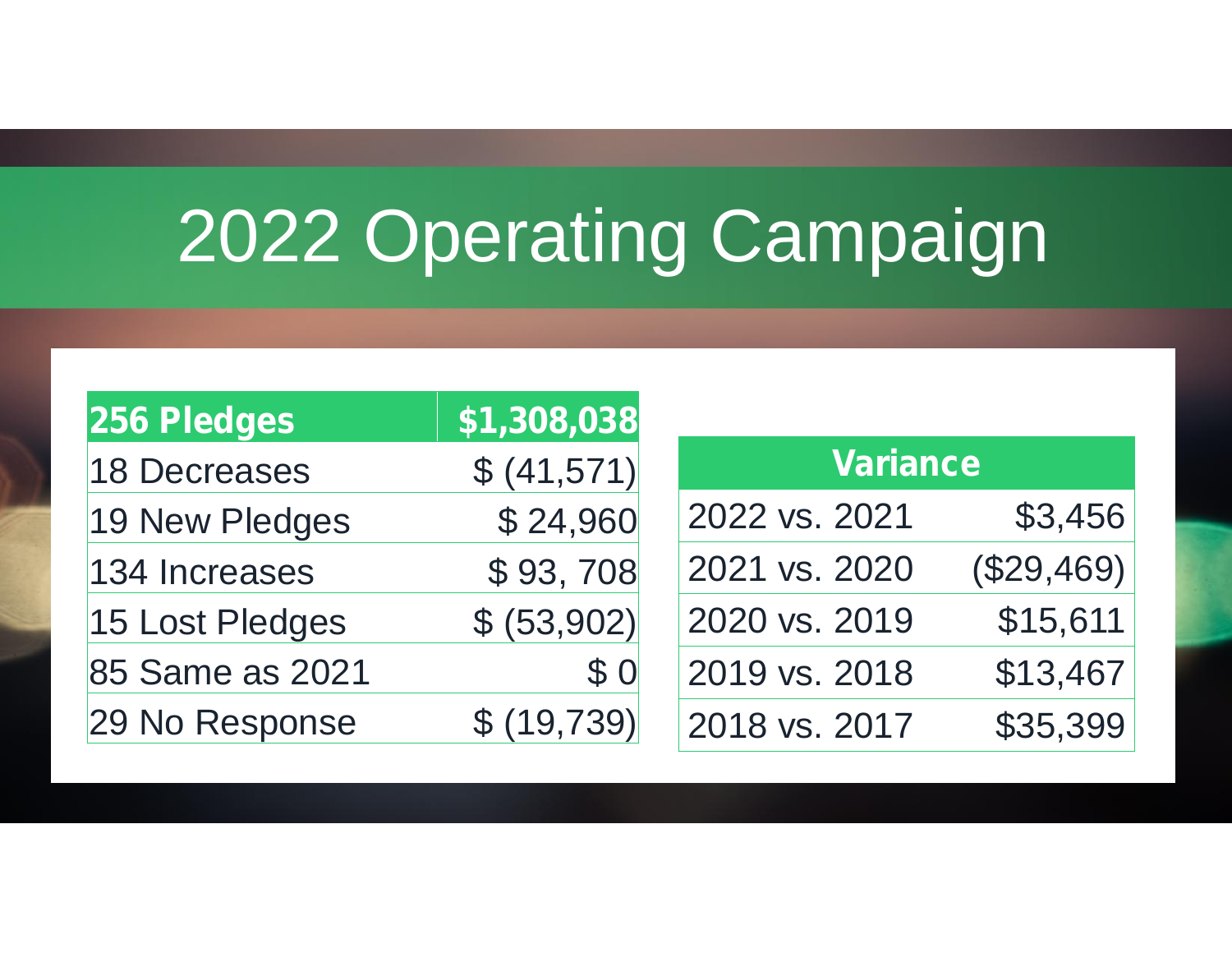#### 2022 Concerns



#### Aging of Belmont Givers



Ongoing Economic Impact of Covid-19



Loss of Giving to General UMC issues



Deferred Maintenance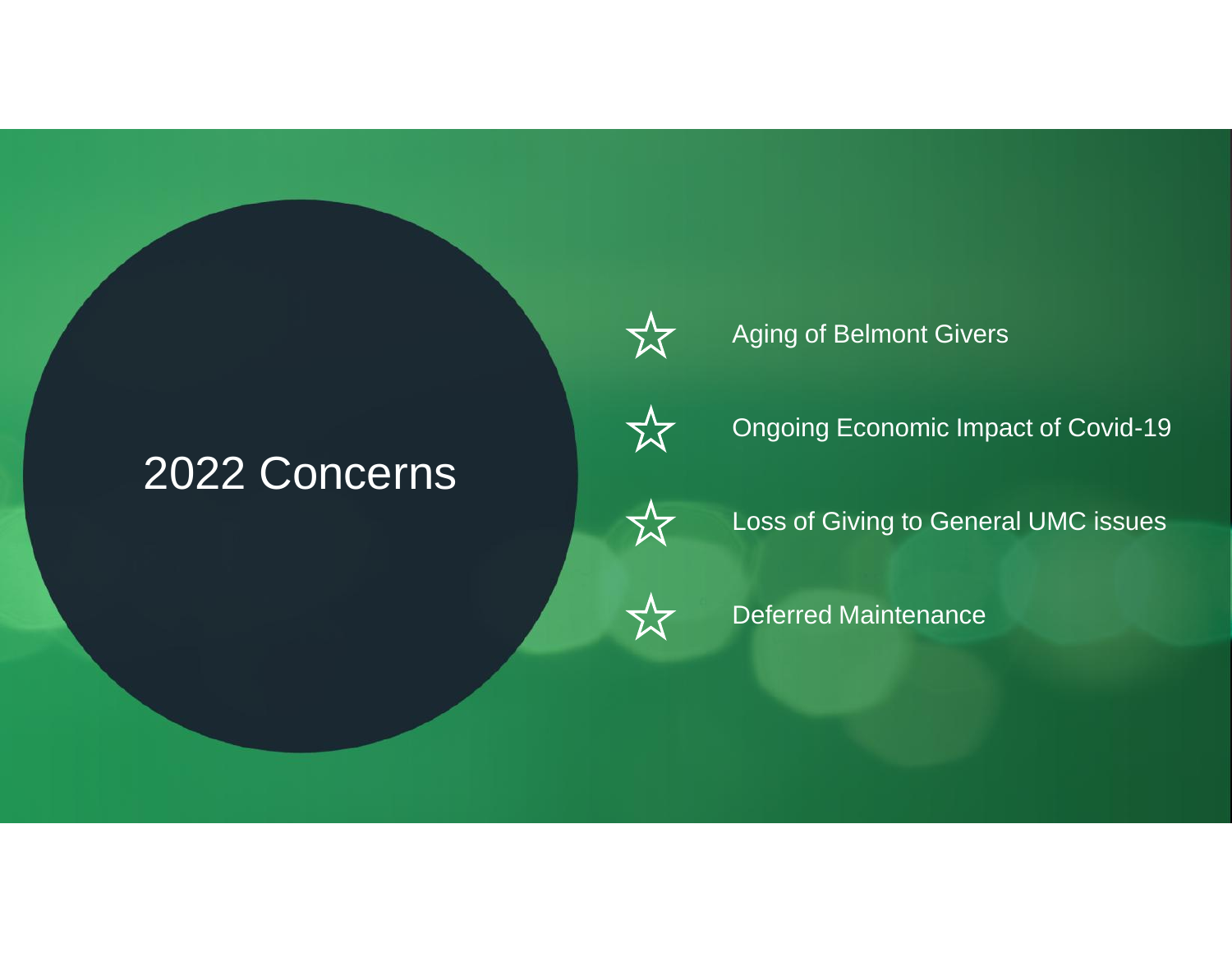### 2022 Budgets

**Staff** *Staff Parish*

**Administration** *Business Admin.*

#### **Property**

*Business Admin. Properties Chair*

#### **Ministry Council**

*Ministry Council Task Force*

**Apportionments** *TN Conference*

#### **Weekday School**

*WDS Director Business Admin. Finance Comm.*

**Rental Property** *Finance Chair*

**Capital** *Finance Chair*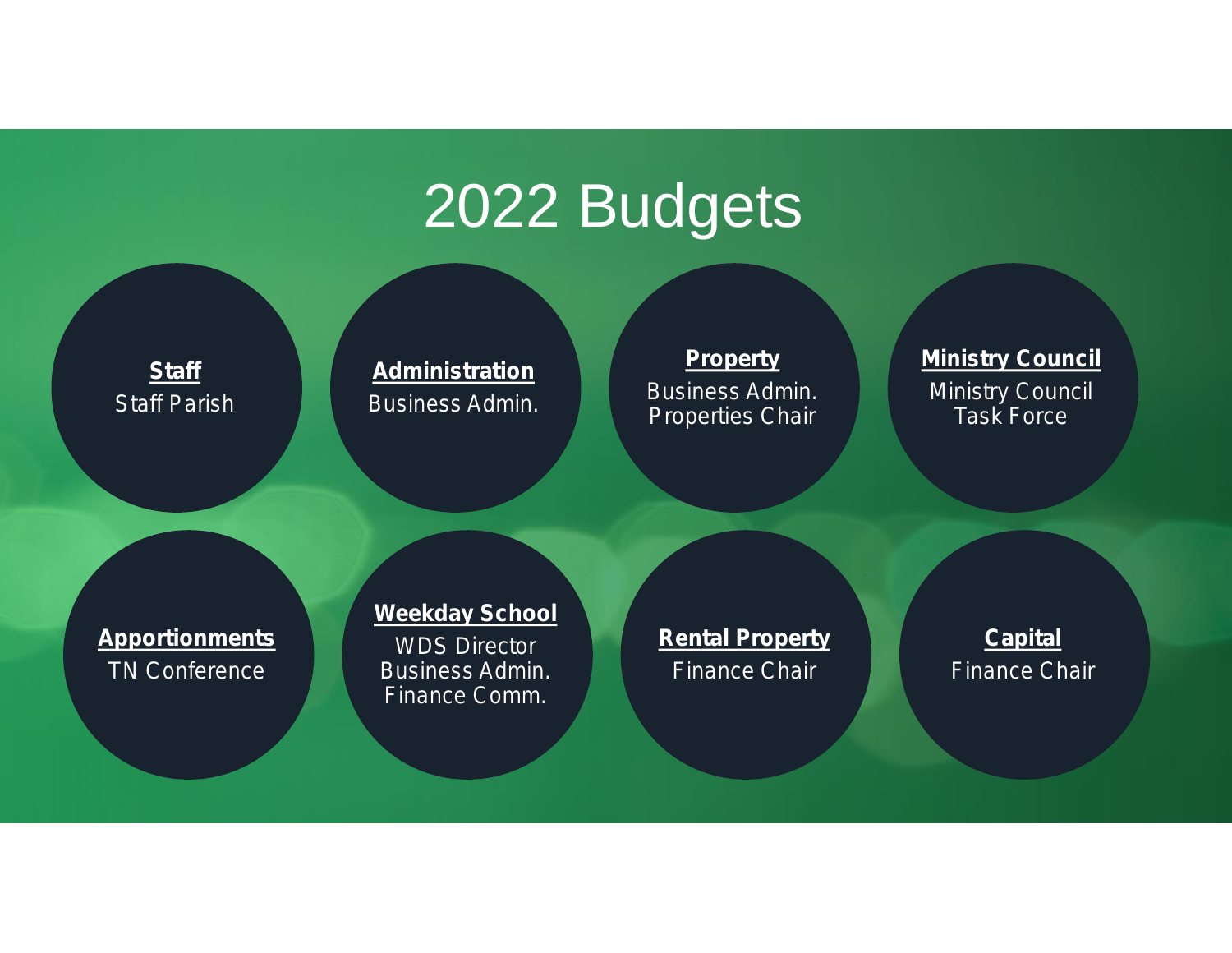**Operating** Revenue & Expenses Proposed Budget **Summary** 

| <b>Accounts</b>                                                |                  | <b>Annual Budget</b>                        |
|----------------------------------------------------------------|------------------|---------------------------------------------|
| <b>Revenues</b><br><b>Contributions</b><br><b>Other Income</b> |                  | \$1,582,037.64<br>\$1,340,340.69            |
| <b>Total Revenues</b><br><b>Expenses</b>                       |                  | \$2,922,378.33                              |
| <b>Staff</b><br><b>Administration</b><br><b>Properties</b>     |                  | \$877,043.00<br>\$54,750.00<br>\$517,904.00 |
| <b>Ministry Council</b><br><b>Conference Apportionments</b>    |                  | \$148,903.00<br>\$163,884.00                |
| <b>Weekday School Ministries</b><br><b>Total Expenses</b>      |                  | \$1,115,451.00<br>\$2,877,935.00            |
|                                                                | <b>Net Total</b> | \$44,443.33                                 |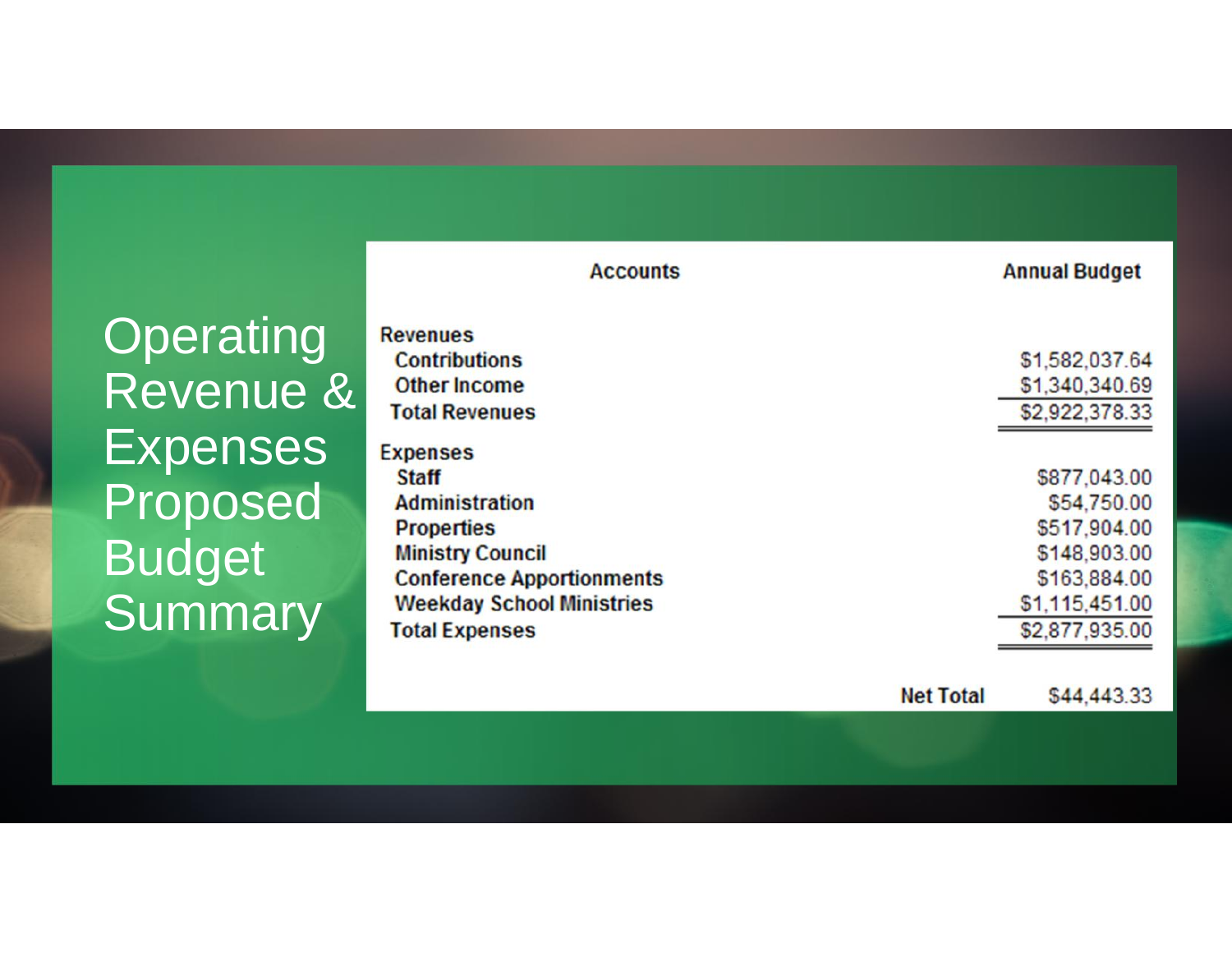### **Revenue** Proposed **Outle Budget Detail**

| <b>Accounts</b>                                                             | <b>Annual Budget</b> |  |
|-----------------------------------------------------------------------------|----------------------|--|
| Revenues                                                                    |                      |  |
| <b>Contributions</b>                                                        |                      |  |
| <b>Operating Fund</b>                                                       |                      |  |
| 040110 - Pledges                                                            | \$1,253,590.66       |  |
| 040120 - Prepaids Used                                                      | \$65,446.98          |  |
| 040130 - Loose Offering/Non Pledge                                          | \$130,000.00         |  |
| 040140 - Easter Offering                                                    | \$9,000.00           |  |
| 040160 - Sunday School Offering                                             | \$1,000.00           |  |
| 040170 - Prior Year Pledges                                                 | \$8,000.00           |  |
| 040180 - Prior Year Cash Surplus                                            | \$80,000.00          |  |
| 040200 - Gifts That Change the World                                        | \$35,000.00          |  |
| <b>Total Operating Fund</b>                                                 | \$1,582,037.64       |  |
| <b>Total Contributions</b>                                                  | \$1,582,037.64       |  |
| <b>Other Income</b>                                                         |                      |  |
| <b>Other Operating Income</b>                                               |                      |  |
| 044011 - Memorials Transfer                                                 | \$15,000.00          |  |
| 044012 - Non-Budget Transfers                                               | \$18,189.00          |  |
| 044013 - WDS Operating Reimbursement                                        | \$75,356.00          |  |
| 044020 - Properties Transfer                                                | \$50,000.00          |  |
| 044043 - AT&T Wireless Income                                               | \$22,472.14          |  |
| <b>Total Other Operating Income</b>                                         | \$181,017.14         |  |
| <b>WDS Billed Amounts</b>                                                   |                      |  |
| 044014 - WDS Tuition                                                        | \$1,159,809.00       |  |
| 044015 - WDS Registration and Supplies Fees                                 | \$36,340.00          |  |
|                                                                             |                      |  |
| <b>Total WDS Billed Amounts</b>                                             | \$1,196,149.00       |  |
| <b>WDS Scholarships and Discounts</b><br>044030 - WDS Staff Discounts - WDS |                      |  |
| 044031 - WDS Staff Discounts - BUMC                                         | (S24, 770.50)        |  |
| 044032 - WDS Scholarship Discounts                                          | (S10, 810.50)        |  |
|                                                                             | (S7, 244.45)         |  |
| <b>Total WDS Scholarships and Discounts</b>                                 | (S42, 825.45)        |  |
| <b>WDS</b> Income                                                           |                      |  |
| 044018 - WDS Scholarships from Ogden                                        | \$6,000.00           |  |
| <b>Total WDS Income</b>                                                     | \$6,000.00           |  |
| <b>Total Other Income</b>                                                   | \$1,340,340.69       |  |
| <b>Total Revenues</b>                                                       | \$2,922,378.33       |  |
|                                                                             |                      |  |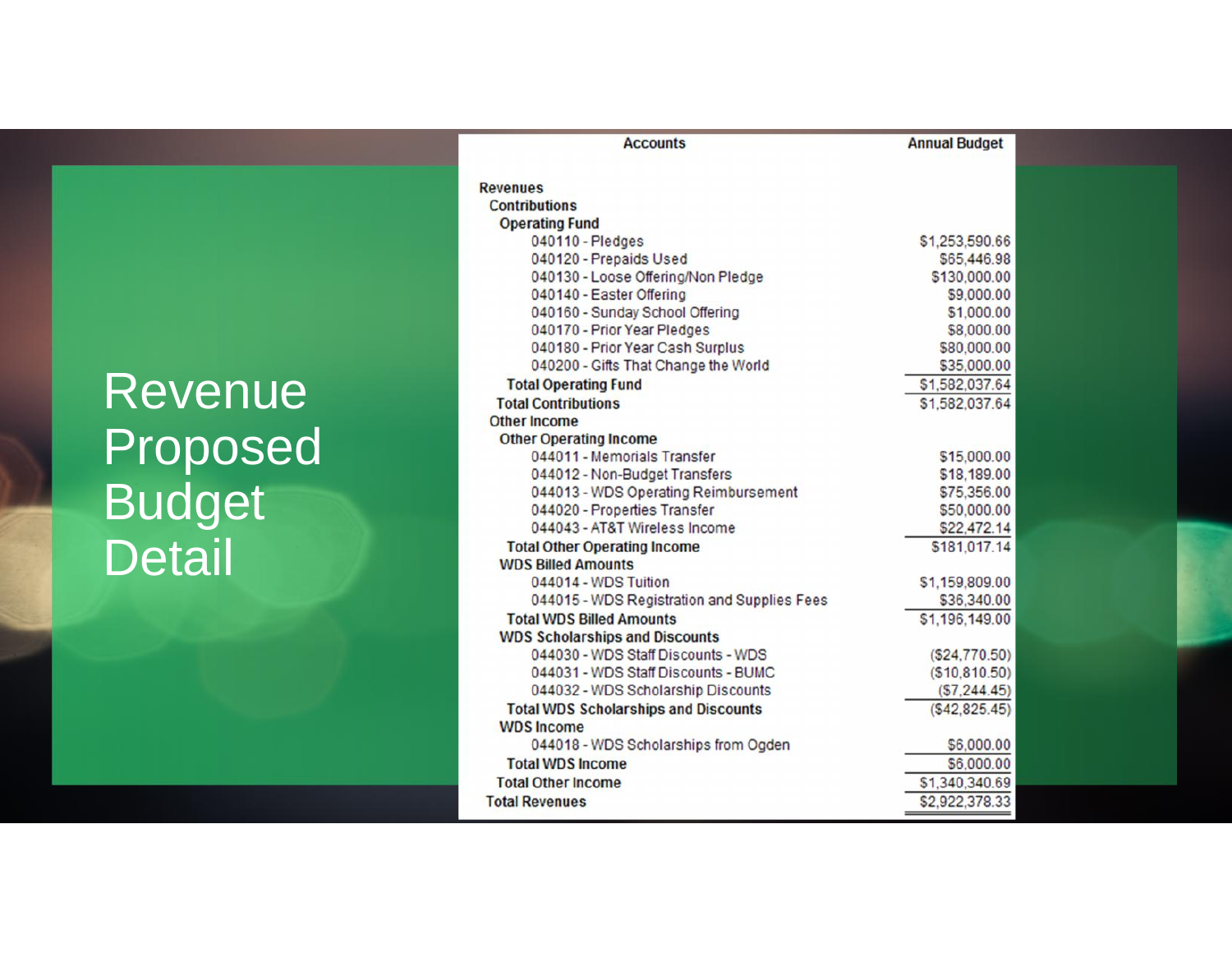### Weekday **School** Proposed Budget **Summary**

| <b>Accounts</b>                        | <b>Annual Budget</b><br>(This Year) |
|----------------------------------------|-------------------------------------|
| <b>Revenues</b>                        |                                     |
| <b>Other Income</b>                    |                                     |
| <b>WDS Billed Amounts</b>              | \$1,196,149.00                      |
| <b>WDS Scholarships and Discounts</b>  | (\$42,825.45)                       |
| <b>WDS</b> Income                      | \$6,000.00                          |
| <b>Total Other Income</b>              | \$1,159,323.55                      |
| <b>Total Revenues</b>                  | \$1,159,323.55                      |
| <b>Expenses</b>                        |                                     |
| <b>Weekday School Ministries</b>       |                                     |
| <b>WDS Staff Expenses</b>              | \$934,095.00                        |
| <b>WDS Operating Expenses</b>          | \$181,356.00                        |
| <b>Total Weekday School Ministries</b> | \$1,115,451.00                      |
| <b>Total Expenses</b>                  | \$1,115,451.00                      |
| <b>Net Total</b>                       | \$43,872.55                         |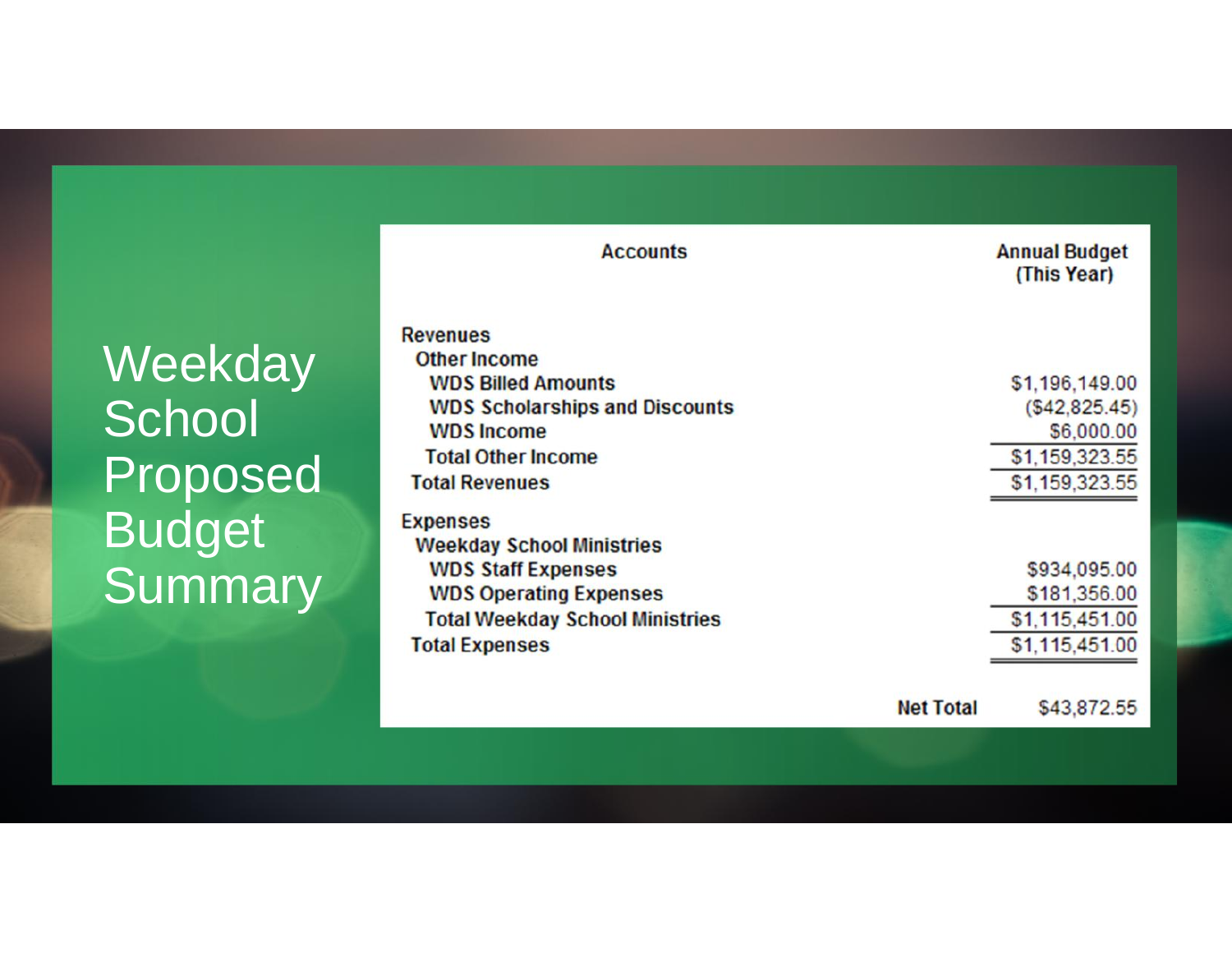**Rental Property** Proposed Budget **Summary** 

| <b>Accounts</b>                           | <b>Annual Budget</b> |
|-------------------------------------------|----------------------|
| <b>Revenues</b>                           |                      |
| <b>Contributions</b>                      |                      |
| <b>Rental Property Fund</b>               |                      |
| 040320 - Rent Income - 1909 Acklen Ave    | \$140,827.16         |
| <b>Total Rental Property Fund</b>         | \$140,827.16         |
| <b>Total Contributions</b>                | \$140,827.16         |
| <b>Total Revenues</b>                     | \$140,827.16         |
| <b>Expenses</b>                           |                      |
| <b>Rental Property Expenditures</b>       |                      |
| 570027 - Maintenance 1909 Acklen Ave      | \$0.00               |
| 570028 - 1909 Acklen Ave Property Tax     | \$6,177.50           |
| 570030 - Transfer to Capital Fund         | \$125,000.00         |
| <b>Total Rental Property Expenditures</b> | \$131,177.50         |
| <b>Total Expenses</b>                     | \$131,177.50         |
| <b>Net Total</b>                          | \$9,649.66           |